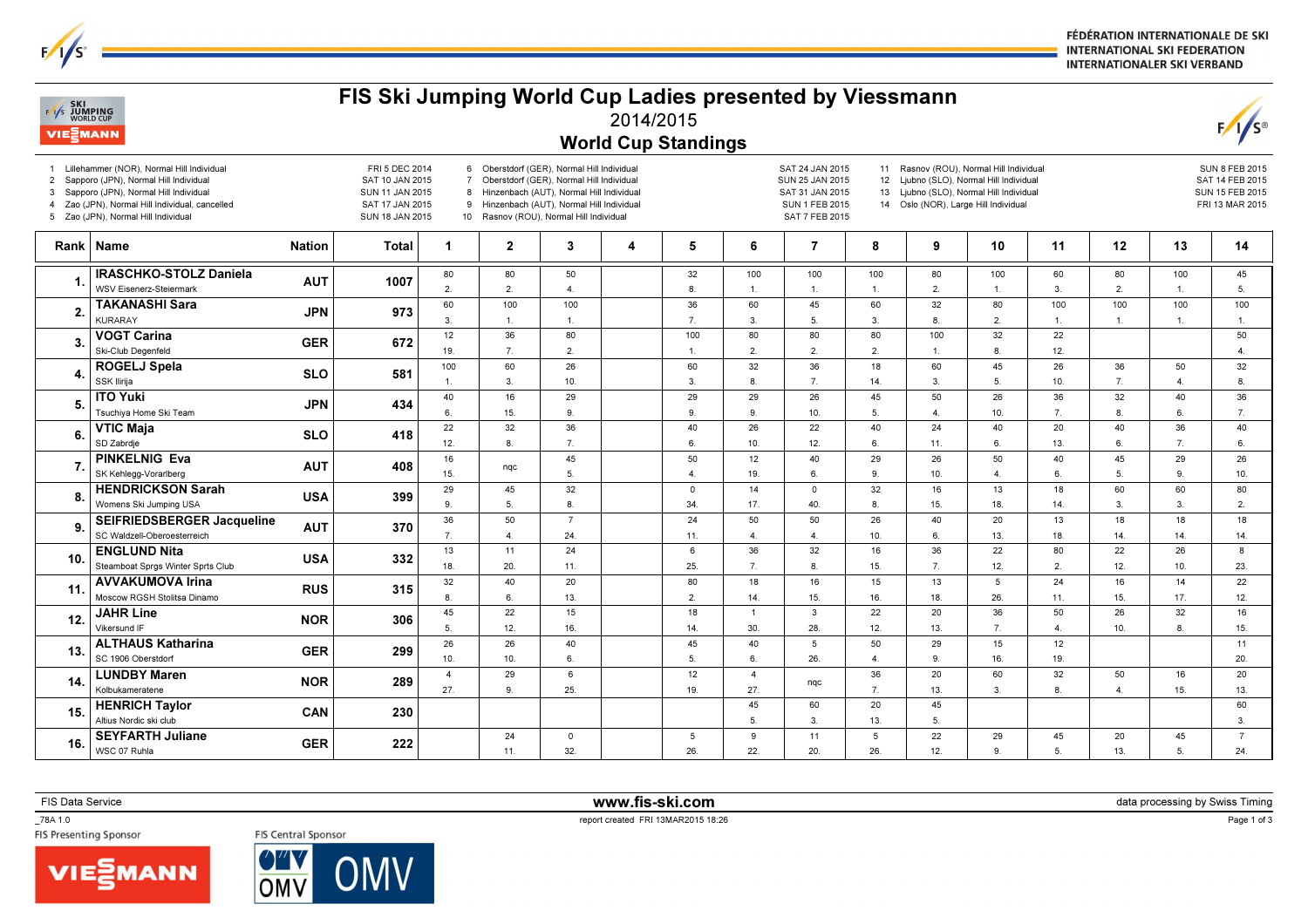

## FIS Ski Jumping World Cup Ladies presented by Viessmann2014/2015World Cup Standings



| Rank | <b>Name</b><br><b>Nation</b>                                                   | <b>Total</b> | $\mathbf{1}$          | $\overline{2}$        | 3                      | 4 | 5                     | 6                      | $\overline{7}$          | 8                     | 9                      | 10                    | 11                    | 12                     | 13                    | 14                    |
|------|--------------------------------------------------------------------------------|--------------|-----------------------|-----------------------|------------------------|---|-----------------------|------------------------|-------------------------|-----------------------|------------------------|-----------------------|-----------------------|------------------------|-----------------------|-----------------------|
| 17.  | <b>HOELZL Chiara</b><br><b>AUT</b><br>SV Schwarzach-Salzburg                   | 185          | 9<br>22.              | $\mathsf 0$<br>36.    | 60<br>3.               |   | $\overline{7}$<br>24. | $5\overline{5}$<br>26. | 32<br>8.                | 24<br>11.             |                        |                       |                       | 24<br>11.              | 24<br>11.             | $\mathsf{o}$<br>31.   |
| 18.  | <b>JEROME Jessica</b><br><b>USA</b><br>Womens Ski Jumping USA                  | 168          | 24<br>11.             | 20<br>13.             | 22<br>12.              |   | 26<br>10.             | 15<br>16.              | 14<br>17.               | $\overline{4}$<br>27. | $\mathbf{3}$<br>28.    | 11<br>20.             | 5<br>26.              |                        |                       | 24<br>11.             |
| 19.  | <b>TIKHONOVA Sofya</b><br><b>RUS</b><br>Saint-Petersburg KOR1 Dinamo           | 154          | 50<br>$\overline{4}$  | 15<br>16.             | 14<br>17.              |   | 3<br>28.              | $\circ$<br>33.         | 13<br>18.               | nqc                   | 14<br>17.              |                       |                       | 12<br>19.              | 20<br>13.             | 13<br>18.             |
| 20.  | <b>CLAIR Julia</b><br><b>FRA</b><br>Xonrupt                                    | 151          | 11<br>20.             | $\mathsf 0$<br>33.    | $\mathsf 0$<br>33.     |   | 10<br>21.             | $6\overline{6}$<br>25. | 20<br>13.               | 11<br>20.             | 15<br>16.              | 18<br>14.             | 11<br>20.             | 13<br>18.              | 22<br>12.             | 14<br>17.             |
| 21.  | <b>LOGAR Eva</b><br><b>SLO</b><br>SD Zabrdje                                   | 142          | 20<br>13.             | 10<br>21              | $\overline{4}$<br>27.  |   | 20<br>13.             | 16<br>15.              | 24<br>11.               | $\overline{7}$<br>24. | $\overline{1}$<br>30.  | 6<br>25.              | $\overline{1}$<br>30. | 15<br>16.              | 13<br>18.             | 5<br>26.              |
| 22.  | <b>MATTEL Coline</b><br><b>FRA</b><br>Douanes - Contamines Montjoie            | 128          | 15<br>16.             | 13<br>18.             | 18<br>14.              |   | 13<br>18.             | 20<br>13.              | 12<br>19.               | ijc                   | 9<br>22.               | 16<br>15.             | 6<br>25.              | $\overline{2}$<br>29.  | $\circ$<br>32.        | $\overline{4}$<br>27. |
| 23.  | <b>GRAESSLER Ulrike</b><br><b>GER</b><br>VSC Klingenthal                       | 124          | 18<br>14.             | 8<br>23.              | $\mathsf 0$<br>36.     |   | 22<br>12.             | $\mathbf 0$<br>36.     | $\overline{1}$<br>30.   | 10<br>21.             | 11<br>20.              | 24<br>11.             | 18<br>14.             |                        |                       | 12<br>19.             |
| 24.  | <b>KYKKAENEN Julia</b><br><b>FIN</b><br>Lahti Ski Club                         | 121          | $\overline{7}$<br>24. | $\circ$<br>32.        | 16<br>15.              |   | 9<br>22.              | 11<br>20.              | $\overline{7}$<br>24.   | 9<br>22.              | 10<br>21.              | 8<br>23.              | 15<br>16.             |                        |                       | 29<br>9.              |
| 25.  | <b>POZUN Katja</b><br><b>SLO</b><br>SK Zagorje                                 | 105          | $\mathsf 0$           | 18                    | 9                      |   | 8                     | $\mathbf 0$            | 9                       | $\mathsf 0$<br>34.    | ijc                    | $\overline{7}$        | $\mathbf{3}$          | 29<br>9.               | 12                    | 10                    |
| 26.  | <b>IWABUCHI Kaori</b><br><b>JPN</b><br>Matsumoto University                    | 101          | 35.<br>$\overline{1}$ | 14.<br>6              | 22.<br>12              |   | 23.<br>11             | 32.<br>22              | 22.<br>10 <sup>10</sup> | 6                     | $\overline{2}$         | 24.<br>$\mathbf{3}$   | 28.<br>9              | $\overline{7}$         | 19.<br>10             | 21.<br>$\overline{2}$ |
| 27.  | <b>SETO Yuka</b><br><b>JPN</b>                                                 | 100          | 30.<br>$\mathbf 0$    | 25.<br>9              | 19.<br>$\mathsf 0$     |   | 20.<br>15             | 12.<br>24              | 21.<br>18               | 25.<br>9              | 29.<br>8               | 28.                   | 22.                   | 24.<br>5               | 21.<br>11             | 29.<br>$\overline{1}$ |
| 28.  | Asahikawa Ryukoku High School<br><b>BOGATAJ Ursa</b><br><b>SLO</b>             | 91           | 32.<br>10             | 22.<br>5              | 35.<br>10              |   | 16.<br>$\overline{1}$ | 11.<br>13              | 14.<br>15               | 22.<br>13             | 23.                    |                       |                       | 26.<br>9               | 20.<br>9              | 30.<br>6              |
| 29.  | SSK Ilirija<br><b>LEMARE Lea</b><br><b>FRA</b>                                 | 89           | 21.<br>$\mathsf{O}$   | 26.<br>$\mathsf 0$    | 21.<br>$5\phantom{.0}$ |   | 30.<br>$\overline{4}$ | 18.<br>9               | 16.<br>$\mathsf 0$      | 18.<br>14             | 12                     | 9                     | $\overline{7}$        | 22.<br>8               | 22.<br>6              | 25.<br>15             |
|      | Courchevel<br><b>GERAGHTY-MOATS Tara</b>                                       |              | 31.<br>$\mathsf{O}$   | 37.<br>$\circ$        | 26.<br>$\overline{2}$  |   | 27.<br>$\mathbf 0$    | 22.<br>$\mathsf{o}$    | 31.<br>$\mathbf 0$      | 17.<br>$\mathbf 0$    | 19.<br>$5\overline{5}$ | 22.<br>12             | 24.<br>29             | 23.<br>14              | 25.<br>8              | 16.<br>$\mathbf{3}$   |
| 30.  | <b>USA</b><br>Lebanon Outing Club<br><b>ERNST Gianina</b>                      | 73           | 33.<br>$\mathbf{3}$   | 40.<br>14             | 29.<br>13              |   | 38.<br>16             | 39.<br>10              | 36.<br>8                | 33.                   | 26.                    | 19.                   | 9                     | 17.<br>$\circ$         | 23.<br>5              | 28.                   |
| 31.  | <b>GER</b><br>SC 1906 Oberstdorf<br><b>HAEFELE Anna</b>                        | 69           | 28.                   | 17.                   | 18.                    |   | 15.                   | 21.<br>$\overline{7}$  | 23.<br>6                | nqc                   | 6                      | $\overline{2}$        | 2                     | 33.<br>$\overline{4}$  | 26.<br>15             |                       |
| 32.  | <b>GER</b><br>SC Willingen<br><b>ENGER Gyda</b>                                | 42           | $\mathsf 0$           |                       |                        |   |                       | 24.                    | 25.                     | $\overline{2}$        | 25.<br>$\mathsf 0$     | 29.<br>14             | 29.<br>$\overline{4}$ | 27.<br>10 <sub>1</sub> | 16.<br>$\mathbf{3}$   | 9                     |
| 32.  | <b>NOR</b><br>Hernes IL                                                        | 42           | 40.                   |                       |                        |   |                       | nqc                    | nqc                     | 29.                   | 32.                    | 17.                   | 27.                   | 21.                    | 28.                   | 22.                   |
| 34.  | <b>HUGHES Abby</b><br><b>USA</b><br>Womens Ski Jumping USA                     | 41           |                       |                       |                        |   |                       |                        |                         | 12<br>19.             | $\overline{4}$<br>27.  | $\overline{4}$<br>27. | 10<br>21.             | 11<br>20.              | $\mathsf{o}$<br>31.   |                       |
| 35.  | <b>WUERTH Svenja</b><br><b>GER</b><br>SV Baiersbronn                           | 39           | $\mathsf 0$<br>36.    | $\overline{2}$<br>29. | $\overline{1}$<br>30.  |   | $\mathsf 0$<br>39.    | $\mathbf 0$<br>34.     | $\overline{4}$<br>27.   |                       | $\mathsf 0$<br>31.     | 10<br>21.             | 14<br>17.             | 6<br>25.               | $\overline{2}$<br>29. |                       |
| 36.  | <b>INSAM Evelyn</b><br><b>ITA</b><br><b>GRUPPO SCIATORI FIAMME GIALLE</b>      | 29           | $\mathsf{O}$<br>37.   | nqc                   | 11<br>20.              |   | 14<br>17.             | $\overline{2}$<br>29.  | $\mathbf 0$<br>35.      | $\overline{1}$<br>30. | $\mathbf 0$<br>33.     | $\overline{1}$<br>30. | $\circ$<br>31.        |                        |                       |                       |
| 37.  | <b>RUNGGALDIER Elena</b><br><b>ITA</b><br><b>GRUPPO SCIATORI FIAMME GIALLE</b> | 23           | 6<br>25.              | $\overline{7}$<br>24. | $\mathsf 0$<br>37.     |   | $\mathsf 0$<br>33.    | $\mathbf 0$<br>31.     | nqc                     | $\mathbf{3}$<br>28.   | $\overline{7}$<br>24.  | $\circ$<br>31.        | $\circ$<br>33.        | $\mathsf 0$<br>34.     | $\mathbf 0$<br>33.    |                       |

FIS Data Service **www.fis-ski.com** 

data processing by Swiss Timing

\_78A 1.0





TRA 1.0<br>FIS Central Sponsor FISC Central Sponsor<br>FIS Presenting Sponsor FISC Central Sponsor

Page 2 of 3